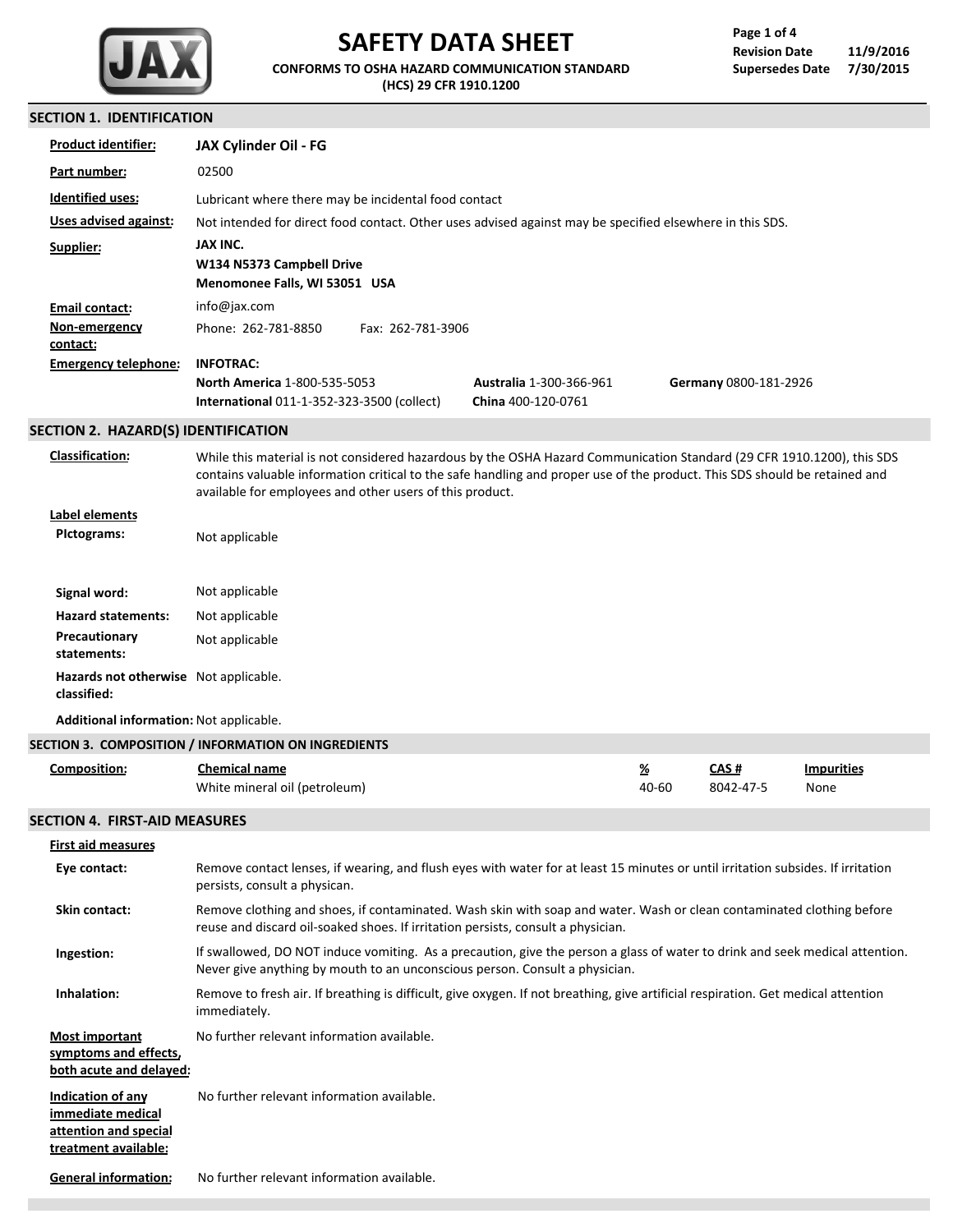#### **SECTION 5. FIRE-FIGHTING MEASURES**

| Suitable extinguishing<br>media:          | Extinguishing media include dry chemical, alcohol foam, and carbon dioxide. Do not use direct stream of water. Water may be<br>used to keep fire-exposed containers cool. |
|-------------------------------------------|---------------------------------------------------------------------------------------------------------------------------------------------------------------------------|
| <b>Unsuitable</b><br>extinguishing media: | Do not use direct stream of water.                                                                                                                                        |
| <b>Specific hazards:</b>                  | Pressure build-up due to heat exposure may cause containers to rupture. Use water spray to keep contianers cool.                                                          |
| <b>Advice for firefighters:</b>           | Firefighters should wear full protective gear, including helmet. Use supplied-air breathing equipment for enclosed or confined<br>space or as otherwise needed.           |

## **SECTION 6. ACCIDENTAL RELEASE MEASURES**

| <b>Personal precautions,</b><br>protective equipment<br>and emergency<br>procedures: | In the event of a spill or accidental release, notify relevant authorities in accordance with all applicable regulations. Keep<br>away from ignition sources. Wear protective equipment. Keep unprotected persons away.                                                                                                                                                                                                                                                                                                                                         |
|--------------------------------------------------------------------------------------|-----------------------------------------------------------------------------------------------------------------------------------------------------------------------------------------------------------------------------------------------------------------------------------------------------------------------------------------------------------------------------------------------------------------------------------------------------------------------------------------------------------------------------------------------------------------|
| Environmental<br>precautions:                                                        | Prevent entry into sewers, waterways or confined areas by diking or impounding. Dike far ahead of spill for later recovery and<br>disposal. Advise authorities if the product has entered or may enter sewers, watercourses, or extensive land areas.                                                                                                                                                                                                                                                                                                           |
| <b>Methods for</b><br>containment and<br>cleaning up                                 | Land spill: Stop leak if you can do so without risk. Recover free product using non-sparking tools. Add sand, earth, or other<br>suitable absorbent material to the spill area. Recover by pumping or with suitable absorbents. Dispose of in accordance with<br>national and/or local regulations relating to waste disposal.<br>Water spill: Stop leak if you can do so without risk. Confine the spill immediately with booms. Remove from the surface by<br>skimming or with suitable absorbents. Seek the advice of a specialist before using dispersants. |
| ECTIONI 7<br><b>UANDUNG AND CTODACE</b>                                              |                                                                                                                                                                                                                                                                                                                                                                                                                                                                                                                                                                 |

#### **SECTION 7. HANDLING AND STORAGE**

| <b>Precautions for safe</b><br>handling: | Keep away from heat and direct sunlight. Ensure good ventilation/exhaustion at the workplace.                                      |
|------------------------------------------|------------------------------------------------------------------------------------------------------------------------------------|
| <b>Conditions for safe</b>               | Store in a cool, dry place in tightly sealed containers. Store out of direct sunlight. Do not store near heat, sparks, open flame, |
| storage, including any                   | pilot lights, static electricity, or other sources of ignition. Do not store where temperature may exceed 49°C (120°F). Store      |
| incompatibilities:                       | away from oxidizing agents. Rotate stock.                                                                                          |

## **SECTION 8. EXPOSURE CONTROLS / PERSONAL PROTECTION**

| <b>Workplace exposure</b>    | <b>Chemical name</b>                                                                                                                                                                                                  | <b>Exposure limit and source</b>                                                                                                                                                                                                                                                  |  |  |
|------------------------------|-----------------------------------------------------------------------------------------------------------------------------------------------------------------------------------------------------------------------|-----------------------------------------------------------------------------------------------------------------------------------------------------------------------------------------------------------------------------------------------------------------------------------|--|--|
| limits:                      | White mineral oil (petroleum)                                                                                                                                                                                         | 5 mg/m <sup>3</sup> (oil mist), TWA, ACGIH                                                                                                                                                                                                                                        |  |  |
| <b>Exposure controls</b>     |                                                                                                                                                                                                                       |                                                                                                                                                                                                                                                                                   |  |  |
| <b>Engineering controls:</b> | Provide exhaust ventilation or other engineering controls to keep the airborne concentration of vapors below their respective<br>occupational exposure limits.                                                        |                                                                                                                                                                                                                                                                                   |  |  |
| <b>Ventilation:</b>          | Use in a well-ventilated area. See Engineering Controls.                                                                                                                                                              |                                                                                                                                                                                                                                                                                   |  |  |
| Personal hygiene:            | Wash skin thoroughly after contact, before breaks and meals and at the end of the work period. Product is readily removed<br>from skin by waterless hand cleaners followed by washing thoroughly with soap and water. |                                                                                                                                                                                                                                                                                   |  |  |
| Eye protection:              | Chemical splash goggles or face shield in compliance with OSHA regulations are advised when eye contact may occur.                                                                                                    |                                                                                                                                                                                                                                                                                   |  |  |
| Hand protection:             | Any lined non-permeable rubber gloves.                                                                                                                                                                                |                                                                                                                                                                                                                                                                                   |  |  |
|                              | NIOSH/MSHA-approved air-supplied respirator is advised in absence of proper environmental control.                                                                                                                    | Respiratory protection: Use with adequate ventilation. Respiratory protective equipment is not normally required where there is adequate natural or<br>local exhaust ventilation to control exposure. In case of insufficient ventilation, wear suitable respiratory equipment. A |  |  |

#### **SECTION 9. PHYSICAL AND CHEMICAL PROPERTIES**

| Appearance / odor:                      | Water white colored lube oil with little or no odor | Upper flammability limit:    | Not available  |
|-----------------------------------------|-----------------------------------------------------|------------------------------|----------------|
|                                         |                                                     | Lower flammability limit:    | Not available  |
| <b>Physical state:</b>                  | Liguid                                              | Vapor pressure:              | Not available  |
| <b>Odor threshold:</b>                  | Not available                                       | Vapor density:               |                |
| <u>pH</u> :                             | Not available                                       |                              | Not available  |
| Melting / freezing point: Not available |                                                     | <b>Relative density:</b>     | 0.87 (typical) |
| Initial boiling point                   | Not available                                       |                              |                |
| and boiling range:                      |                                                     | Solubility in water:         | Nil            |
| Flash point:                            | 460°F (238°C), ASTM D 92                            | <b>Partition coefficient</b> | Not available  |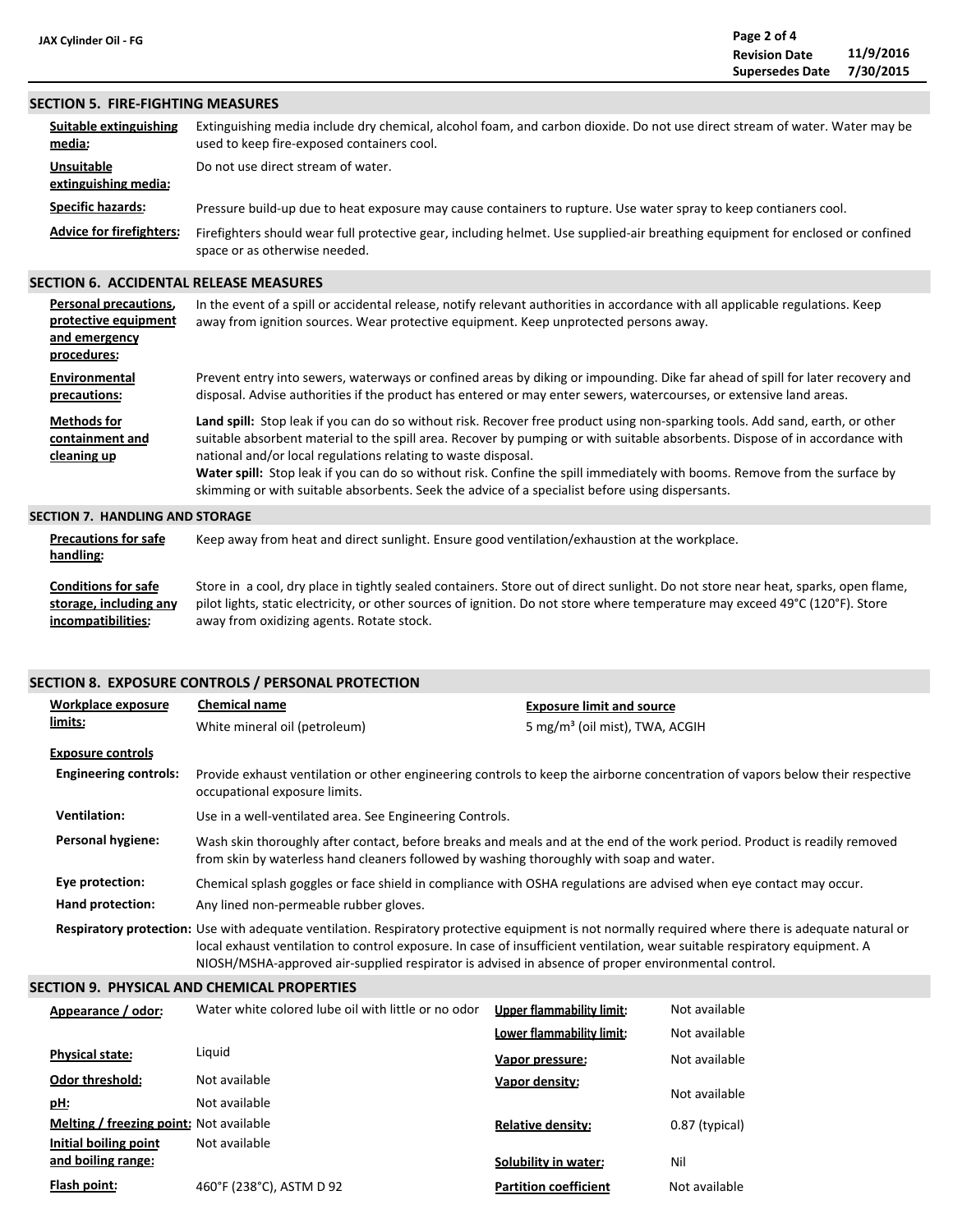| JAX Cylinder Oil - FG                          |                                                                                                                                                                                                                          |                                          |               | Page 3 of 4<br><b>Revision Date</b><br><b>Supersedes Date</b> | 11/9/2016<br>7/30/2015 |
|------------------------------------------------|--------------------------------------------------------------------------------------------------------------------------------------------------------------------------------------------------------------------------|------------------------------------------|---------------|---------------------------------------------------------------|------------------------|
|                                                |                                                                                                                                                                                                                          | (n-octanol/water):                       |               |                                                               |                        |
| <b>Evaporation rate:</b>                       | Not available                                                                                                                                                                                                            | <b>Autoignition temperature:</b>         | Not available |                                                               |                        |
|                                                |                                                                                                                                                                                                                          | Decomposition temperature: Not available |               |                                                               |                        |
| Flammability (solid, gas):                     | Not applicable                                                                                                                                                                                                           |                                          |               |                                                               |                        |
|                                                |                                                                                                                                                                                                                          | Viscosity:                               | Not available |                                                               |                        |
| <b>SECTION 10. STABILITY AND REACTIVITY</b>    |                                                                                                                                                                                                                          |                                          |               |                                                               |                        |
| <b>Reactivity:</b>                             | Not reactive under normal conditions.                                                                                                                                                                                    |                                          |               |                                                               |                        |
| <b>Chemical stability:</b>                     | Stable under recommended conditions.                                                                                                                                                                                     |                                          |               |                                                               |                        |
| <b>Possibility of</b><br>hazardous reactions:  | Hazardous reactions are not expected to occur.                                                                                                                                                                           |                                          |               |                                                               |                        |
| <b>Conditions and</b><br>materials to avoid:   | Avoid heat, open flames and oxidizing materials.                                                                                                                                                                         |                                          |               |                                                               |                        |
| <b>Hazardous</b><br>decomposition<br>products: | Carbon monoxide, carbon dioxide, smoke and irritating vapors as products of incomplete combustion.                                                                                                                       |                                          |               |                                                               |                        |
| SECTION 11. TOXICOLOGICAL INFORMATION          |                                                                                                                                                                                                                          |                                          |               |                                                               |                        |
| Information on likely routes of exposure       |                                                                                                                                                                                                                          |                                          |               |                                                               |                        |
| Eye contact:                                   | No known significant effects or critical hazards.                                                                                                                                                                        |                                          |               |                                                               |                        |
| <b>Skin contact:</b>                           | No known significant effects or critical hazards.                                                                                                                                                                        |                                          |               |                                                               |                        |
| Inhalation:                                    | No known significant effects or critical hazards.                                                                                                                                                                        |                                          |               |                                                               |                        |
| Ingestion:                                     | No known significant effects or critical hazards.                                                                                                                                                                        |                                          |               |                                                               |                        |
| <b>Component</b>                               | <b>Components</b>                                                                                                                                                                                                        | $LD_{50}$                                | $LC_{50}$     |                                                               |                        |
| information:                                   | White mineral oil (petroleum)                                                                                                                                                                                            | >5000 mg/kg (oral, rat)                  |               | Not available                                                 |                        |
|                                                | Information on physical, chemical and toxicological effects                                                                                                                                                              |                                          |               |                                                               |                        |
| Symptoms:                                      | See Section 4 of this SDS for symptoms.                                                                                                                                                                                  |                                          |               |                                                               |                        |
|                                                | Delayed and immediate effects, and chronic effects, from short and long-terms exposure                                                                                                                                   |                                          |               |                                                               |                        |
| Effects:                                       | No further relevant information available.                                                                                                                                                                               |                                          |               |                                                               |                        |
| Carcinogenicity:                               | This product does not contain a carcinogen or potential carcinogen as listed by NTP or IARC.                                                                                                                             |                                          |               |                                                               |                        |
| <b>Numerical measures of</b><br>toxicity:      | Not determined                                                                                                                                                                                                           |                                          |               |                                                               |                        |
| SECTION 12. ECOLOGICAL INFORMATION             |                                                                                                                                                                                                                          |                                          |               |                                                               |                        |
| Ecotoxicity:                                   | Not available                                                                                                                                                                                                            |                                          |               |                                                               |                        |
| <b>Component</b>                               | <b>Components</b>                                                                                                                                                                                                        | $L(E)C_{50}$                             |               |                                                               |                        |
| information:                                   | White mineral oil (petroleum)                                                                                                                                                                                            | Not available                            |               |                                                               |                        |
| <b>Persistence and</b><br>degradability:       | Not determined                                                                                                                                                                                                           |                                          |               |                                                               |                        |
| <b>Bioaccumulative</b><br>potential:           | Not determined                                                                                                                                                                                                           |                                          |               |                                                               |                        |
| <b>Mobility in soil:</b>                       | Not available                                                                                                                                                                                                            |                                          |               |                                                               |                        |
| Other adverse effects:                         | Not determined                                                                                                                                                                                                           |                                          |               |                                                               |                        |
| SECTION 13. DISPOSAL CONSIDERATIONS            |                                                                                                                                                                                                                          |                                          |               |                                                               |                        |
| <b>Waste treatment</b><br>methods:             | Disposal must be in accordance with current applicable laws and regulations, and material characteristics at time of disposal.<br>Consult national or regional authorities for proper disposal and reporting procedures. |                                          |               |                                                               |                        |
| SECTION 14. TRANSPORTATION INFORMATION         |                                                                                                                                                                                                                          |                                          |               |                                                               |                        |

Dangerous goods descriptions may not reflect package size, quantity, end-use or region-specific exceptions that can be applied to shipments. Consult shipping documents for material-specific descriptions.